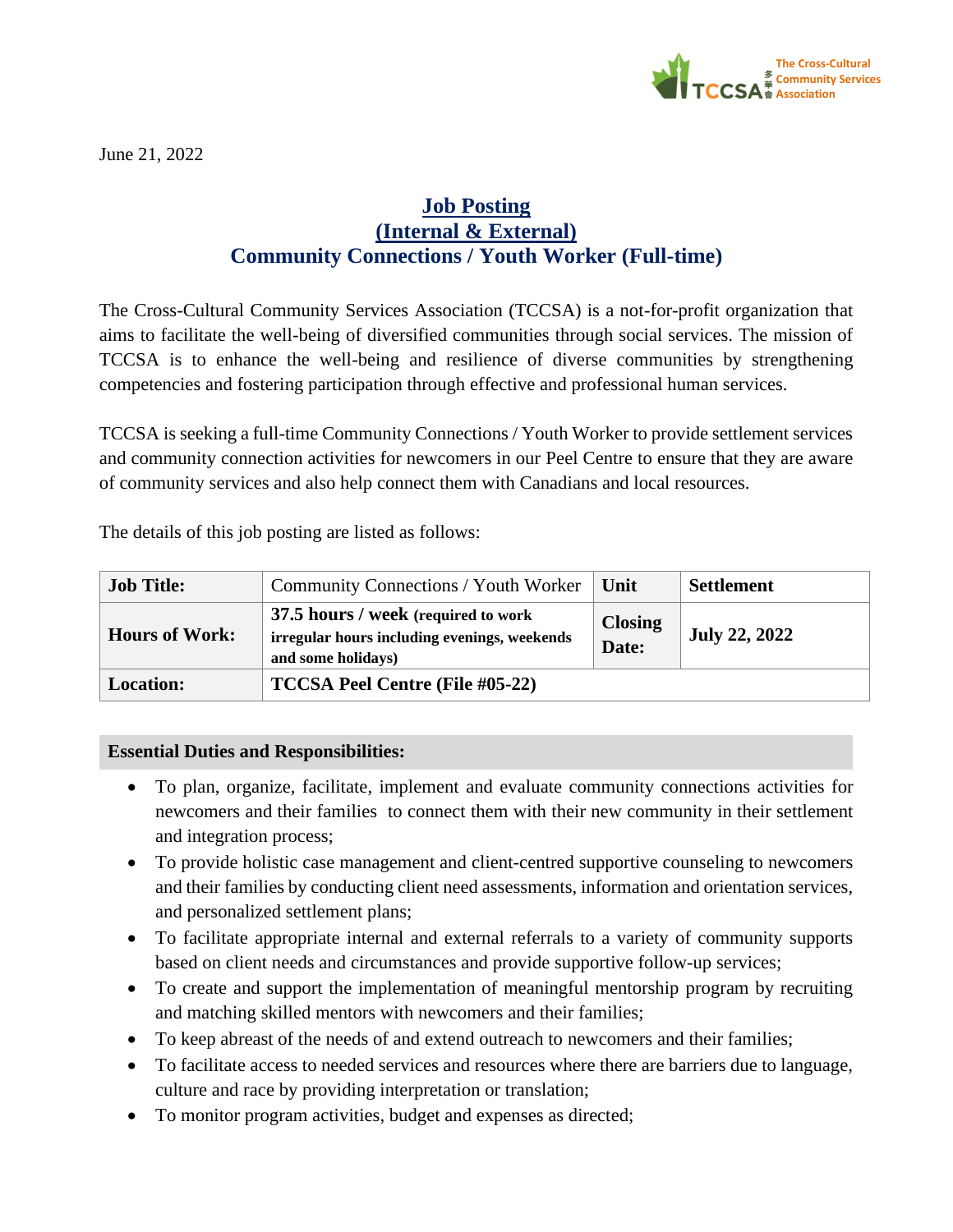

- To keep and maintain records in a timely and professional manners;
- To update the agency clients' database (OCMS), report all relevant data into iCARE on a regular basis;
- To prepare and submit timely statistical and progress reports as required;
- To ensure programs and services are culturally sensitive to service recipients, and support unit goals;
- To ensure program and service contents are relevant to funders' priorities and newcomers' settlement needs;
- To establish and maintain excellent service quality for clients;
- To positively represent TCCSA and promote program and services in the community;
- To keep the team updated on all new information and be cooperative in maintenance of information by tracking government policies and community resources in order to effectively inform and refer clients;
- To attend internal/external meetings as required;
- To establish and maintain excellent working relationship and communication with internal and external groups to provide service to special newcomer groups;
- To work in all four TCCSA locations (Downtown, Mississauga, Markham, Scarborough) as assigned, and any other location as the Association expands;
- To perform other duties as may be assigned by supervisor.

## **Qualifications**

- University degree or equivalent in Social Sciences or a related discipline;
- Minimum 2 years of work experience in the settlement and/or community service is required;
- Excellent knowledge and experience in working with diverse cultural and social backgrounds of communities, including newcomer/refugee/at-risk/low-income individuals and families;
- Understanding of, and sensitivity to needs of newcomers in the various ethnic communities in Peel Region;
- Excellent understanding of settlement and integration issues of new immigrants in general, and in particular in relation to youth, seniors or women;
- Be innovative and knowledgeable and experienced in program design, activity organization, group facilitation and community outreach;
- Excellent knowledge of government and community resources;
- Effective communication skills to work with clients from diverse cultural backgrounds;
- Demonstrated interview, assessment, analytical and problem-solving skills;
- Good organizational skills, ability to multi-task while maintaining accuracy in data collection and reporting;